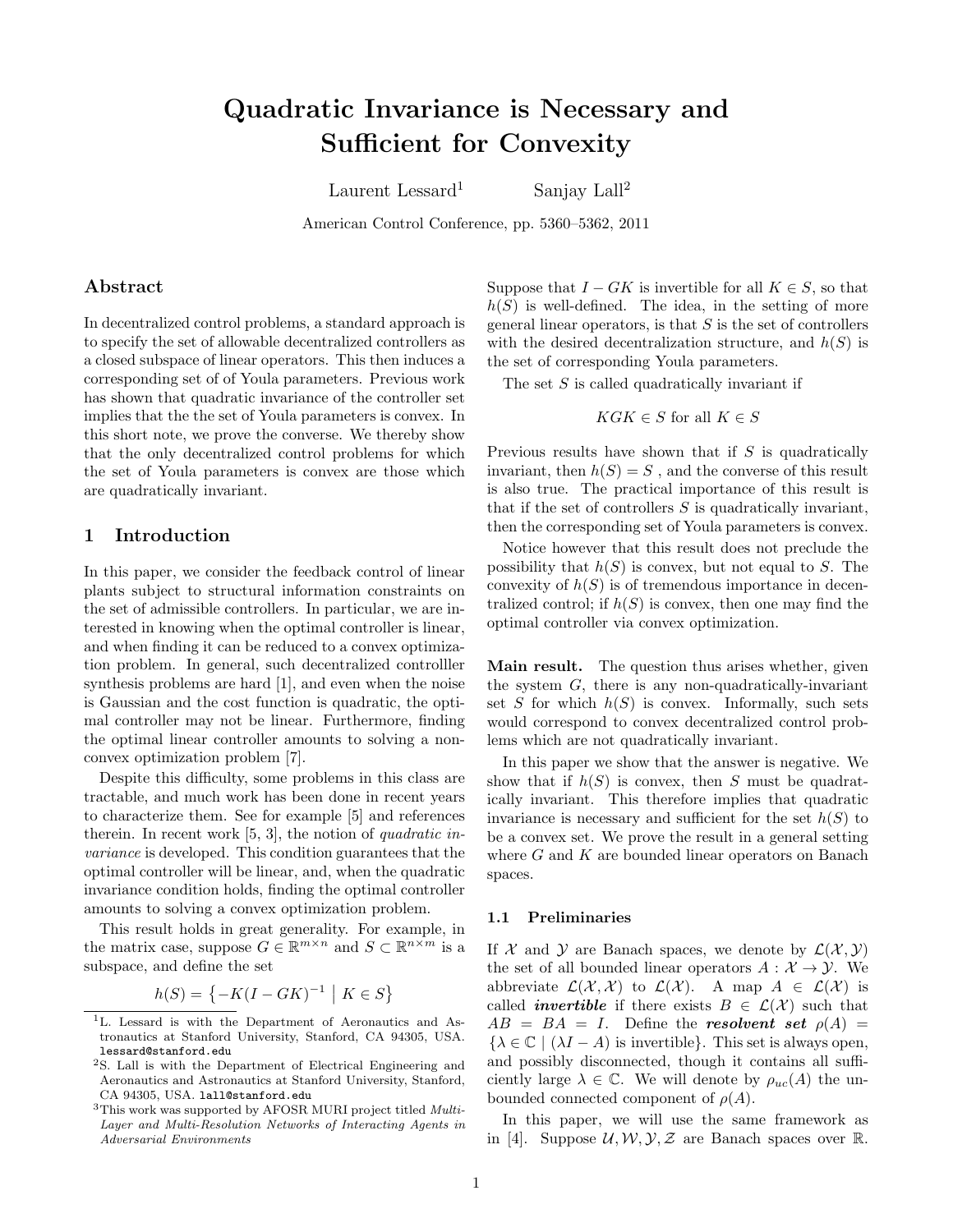We can think of these spaces as the controlled inputs, disturbances, measurements, and regulated outputs, respectively. Suppose we also have the plant  $P \in$  $\mathcal{L}(\mathcal{W}\times\mathcal{U},\mathcal{Z}\times\mathcal{Y})$  and controller  $K\in\mathcal{L}(\mathcal{Y},\mathcal{U})$ . We partition  $P$  in the obvious way, and connect the controller to the plant as in Figure [1.](#page-1-0) For the remainder of this paper, we will use  $G = P_{22}$  as an abbreviation.



<span id="page-1-0"></span>Figure 1: Closed-loop interconnection between a plant P and controller K

The resulting closed-loop map (from  $w$  to  $z$ ) is given by the linear fractional transform  $f(P, K) \in \mathcal{L}(\mathcal{W}, \mathcal{Z})$ , where

$$
f(P, K) = P_{11} + P_{12}K(I - GK)^{-1}P_{21}
$$

This interconnection is well-posed whenever  $I - GK$  is invertible. More formally, we may define the set of admissible controllers  $M \subset \mathcal{L}(\mathcal{Y}, \mathcal{U})$  as:

$$
M = \{ K \in \mathcal{L}(\mathcal{Y}, \mathcal{U}) \mid (I - GK) \text{ is invertible} \}
$$

Here, we only consider controllers which are bounded linear operators. Define the set  $N \subset M$ , which we will need later

$$
N = \{ K \in \mathcal{L}(\mathcal{Y}, \mathcal{U}) \mid 1 \in \rho_{uc}(GK) \}
$$

#### 1.2 Optimization

It is convenient to define the function  $h_G : M \to M$ 

$$
h_G(K) = -K(I - GK)^{-1}
$$

We will often omit the subscript  $G$  when it is clear by context. Note that  $h$  is an *involution*. That is,  $h$  is its own inverse:  $h(h(K)) = K$  for all  $K \in M$ . It follows that  $h$  is a bijection from  $M$  to  $M$ .

Our goal is to solve the optimization problem

<span id="page-1-1"></span>
$$
\begin{array}{ll}\text{minimize} & \|P_{11} + P_{12}K(I - GK)^{-1}P_{21}\|\\ \text{subject to} & K \in S \cap M \end{array} \tag{1}
$$

Where  $S \subset \mathcal{L}(\mathcal{Y}, \mathcal{U})$  is a closed subspace. Define the Youla parameter  $Q = h(K)$  and use the involution property of  $h$  to rewrite  $(1)$  as

<span id="page-1-2"></span>
$$
\begin{array}{ll}\text{minimize} & \|P_{11} - P_{12} Q P_{21}\|\\ \text{subject to} & Q \in h(S \cap M) \end{array} \tag{2}
$$

Formulation [\(1\)](#page-1-1) optimizes a potentially nonconvex function; though the constraint set  $S$  is a subspace. Viewed this way, the complexity of the optimization arises because of the non-convexity of the objective function.

Formulation [\(2\)](#page-1-2) optimizes a convex function, but the feasible set could be nonconvex. Using this change of variables, the objective function is now convex, but there is a non-convex constraint. In the next section, we define quadratic invariance, a property that ensures that the set  $h(S \cap M)$  is convex.

#### 1.3 Quadratic Invariance

**Definition 1.** The subspace  $S \subset \mathcal{L}(\mathcal{Y}, \mathcal{U})$  is said to be quadratically invariant with respect to G if  $KGK \in S$ for all  $K \in S$ .

<span id="page-1-3"></span>**Theorem 2** (from [\[4\]](#page-2-4)). Suppose that  $G \in \mathcal{L}(\mathcal{U}, \mathcal{Y})$ , and  $S \subset \mathcal{L}(\mathcal{Y}, \mathcal{U})$  is a closed subspace. Further suppose that  $N \cap S = M \cap S$ . Then S is quadratically invariant with respect to G if and only if  $h(S \cap M) = S \cap M$ .

So if  $S$  is quadratically invariant with respect to  $G$ , the optimization problem [\(2\)](#page-1-2) is equivalent to

$$
\begin{array}{ll}\text{minimize} & \|P_{11} - P_{12} Q P_{21} \|\\ \text{subject to} & Q \in S \cap M \end{array} \tag{3}
$$

If  $Q^*$  solves this problem, then the  $K^*$  that solves [\(1\)](#page-1-1) is found via  $K^* = h(Q^*)$ . In most practical problems of interest, well-posedness requirements force the optimal  $Q$  to lie within  $M$ , and so we may find it by solving the convex optimization problem

$$
\begin{array}{ll}\text{minimize} & \|P_{11} - P_{12} Q P_{21} \|\\ \text{subject to} & Q \in S \end{array} \tag{4}
$$

# 2 Main Result

The original motivation was to find conditions which ensure convexity of the set  $\{P_{11} - P_{12}h(K)P_{21} \mid K \in S\},\$ assuming  $h(K)$  is well-defined for all  $K \in S$ . Quadratic invariance achieves this by finding a necessary and sufficient condition under which  $h(S) = S$ . But in principle, one could also achieve convexity if  $h(S)$  is any convex set. In this section, we show that this never occurs. If  $h(S) = T$  where T is convex, then  $T = S$ .

**Definition 3.** Suppose  $\mathcal X$  is a Banach space over  $\mathbb R$ , and  $S \subset \mathcal{X}$ . We call S a **double-cone** if for all  $x \in S$  and  $\alpha \in \mathbb{R}$ , we have  $\alpha x \in S$ .

Note that every subspace is a double-cone, but not all double-cones are subspaces.

**Definition 4.** Suppose  $\mathcal X$  is a Banach space over  $\mathbb R$ , and  $T \subset \mathcal{X}$ . We call T a **star-set** if for all  $x \in T$  and  $\alpha \in [0,1]$ , we have  $\alpha x \in T$ .

Note that every convex set is a star-set, but not all starsets are convex.

We now present our main result:  $h(S \cap M)$  is either nonconvex, or equal to  $S \cap M$ .